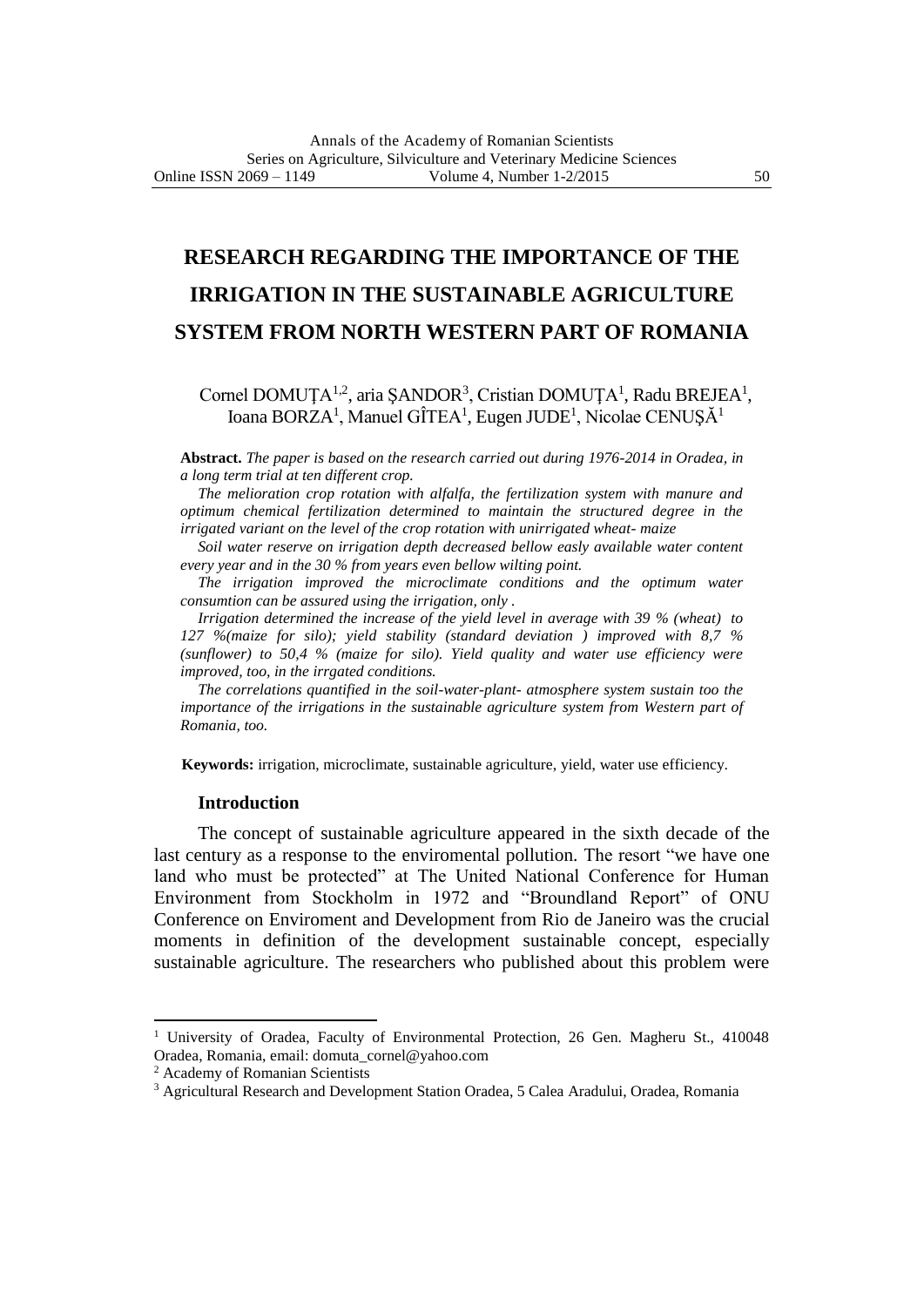Tinbergen (1956), Odum, 1971, Clarck and Mun, 1986, Hall, 1995 and all (referenced by Puia and Soran, 1999).

In Romania, in 1999 there was a reference moment regarding this problem; Hera.Cr, organized the symposium "The performant sustainable agriculture", scientifical manifestation of Plant Crop Section belonged to ASAS "Gheorghe Ionescu Şişeşti". From many and interesting papers referenced and published the symposium those written by Puia and Soran, Toncea, Săulescu, Iliescu, Sin, Picu (Hera 1999). Budoi and Penescu (1996), Guş and all (1998) in the treatises of Soil Management had an important contribution in knowledge of this concept, too. All these papers sustain the crop rotation like central pivot and presume a variating structure of crops. In this system, the organic fertilization is very important, the chemical fertilization can be used with moderate rates, the soil tillage must be right executed, the plants protection is realised by integrated management; all this thinks assured the conservation of the soil, water and biodiversity reserve and obtaining an ecological and profitable yields.

If it's used correctly, the irrigation is a component of sustainable agriculture (Doorembos and Kassam, 1986, Doorembos and Pruitt, 1992).

The papers starts from this reason and through the researches concerning of soil structure, soil moisture stress, the irrigation influence upon microclimate and plants water consumption, the level, stability and quality of the yield , and the water use efficiency demonstrate that irrigation is an important component of sustainable agriculture system from western Plain of Romania.

## **MATERIAL AND METHOD**

The research were obtained in Oradea in the north part of Crişurilor Plain during 1976-2014, in a long term trial on preluvosoil.

 On the ploughed depth, the preluvosoil has a hydraulic conductivity with big value, median on 20-60 cm depth and very small below 60 cm depth. On 0-20 cm depth the soil is small settled  $(BD = 1.41 \text{ g/cm}^3)$  and very settled on the irrigation depth of the crops studied and on the depth (0-150 cm) for soil water balance. Field capacity (FC) is median on the all soil profile and wilting point (WP) has a median value till 80 cm depth and big value below this depth. Easily available water content ( $W_{ea}$ ) was established by formula (Botzan 1966, Grumeza and all, 1989):  $W_{ea} = WP + 2/3$  (FC - WP);

 Soil reaction is low acid, the humus content (1.8 %) is small and the total nitrogen content (0,127-0,156 ppm) is small- median; the mobile potassium content is small – median, too. The annual fertilization with the doses specifical for irrigated crops increased the phosphorus content from 22.0 ppm to 150.8 ppm.

The water sources for irrigation is water ground  $(15 \text{ m depth}).$ The irrigation water has a low natrium content (12.9 %), the salinization potential is low  $(CSR = -1.7)$  and SAR index  $(0.52)$  is low too.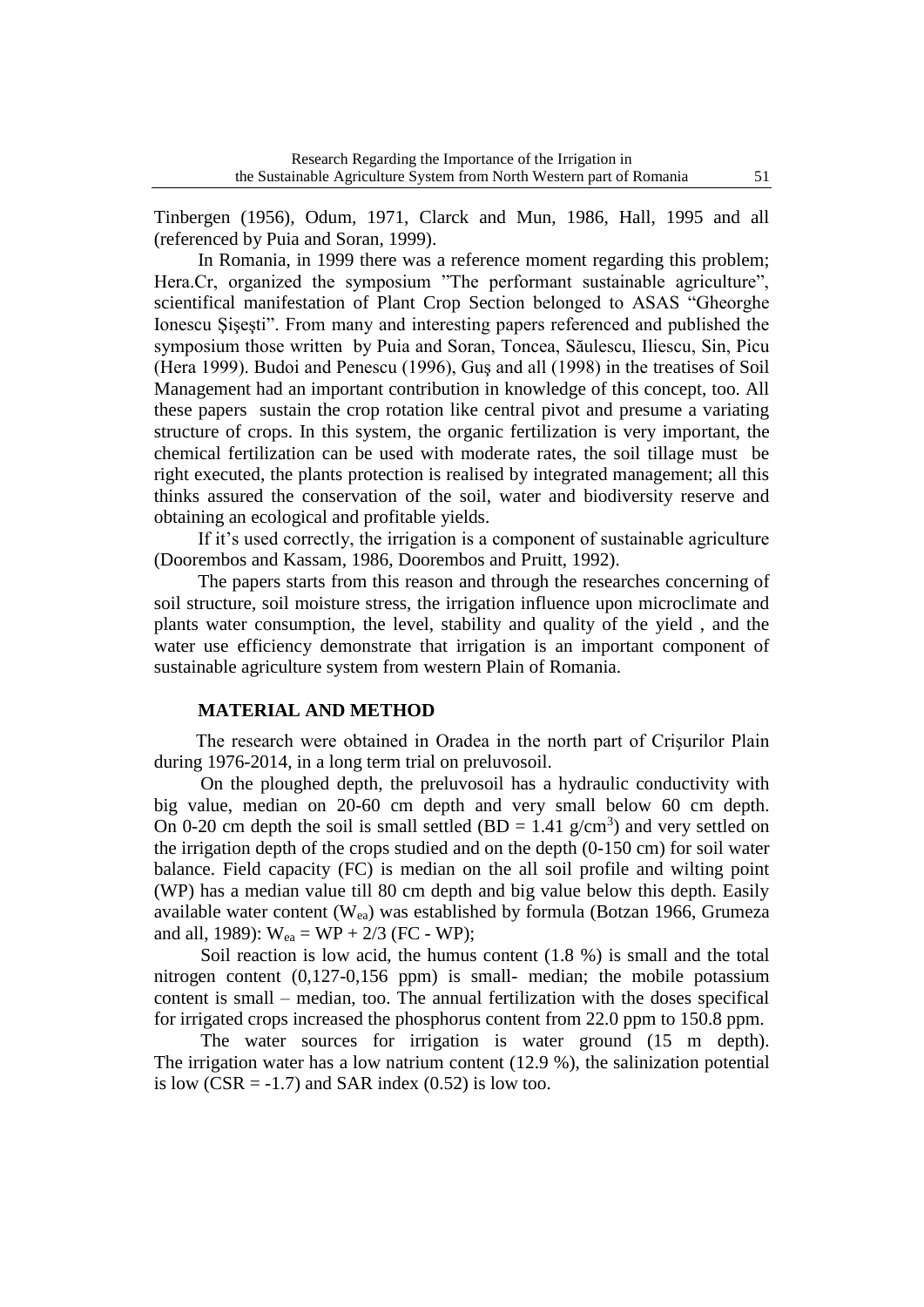The irrigation equipment of the research field permitted to measure exactly and to distribute uniformelly the irrigation water.

 Soil moisture determined ten to ten days maintaining the soil water resrve on irrigation depth (0-50 cm for wheat and bean; 0-75 cm for maize, soybean, sunflower, potato, sugarbeet, alfalfa  $1<sup>st</sup>$  year, maize for silo; 0-100 cm for alfalfa  $2<sup>nd</sup>$  year).

 Domuţa Climate Index was calculated after following formula:  $ICD = \frac{100W + 12.9A}{R}$ ;

$$
\frac{}{\sum t + Sb}
$$

were:  $W =$  water (irrigation, rainfalls, water ground);

 $A = \text{air humidity, %};$ 

 $\Sigma t$  = the sum of daily average temperature,  ${}^{\circ}C$ ;

 $Sb = \text{sun}$  brilliance, hours

The climate carachterization after ICD value is:  $<$  3 exces droughty; 3.1-5.0 very droughty; 5.1-7.0 droughty; 7.1-9 median droughty; 9.1-12 median wet; 12.1-15 wet I; 15.1-18 wet II; 18.1-25 – wet III; > 25 exces wet.

 The crops technologies wish to be the optimum one, for this part of the country. Crop rotation used were: alfalfa  $1<sup>st</sup>$  year – alfalfa  $2<sup>nd</sup>$  year- maize – bean – wheat – soybean – sugarbeet – sunflower – potato. The fertilization system had a rate of 40 t/ha manure for sugarbeet and potato and annual medium rate on crop rotation of N 140 kg/ha a.s., P 110 kg/ha a.s. and K 90 kg/ha a.s. were used.

 The structure of soil was determined with Cseratzki method. Plants water consumption was determined by soil balance; the depth balance was 0-150 cm.

## **RESULTS AND DISCUSSIONS**

## **The influence of irrigation on soil**

 A right leading of irrigation regime (through maintaining the soil water reserve between easily available water content and field capacity on irrigation depth), the application of melioration crop rotation and a organo-mineral system of fertilization for irrigated crops determined the realization of structured degree of 35.98 %, with 3 % bigger than structured degree determined in wheat- maize rotation. In unirrigated melioration crop rotation the structured degree (47,52 %) was bigger than the wheat – maize crop rotation with 34 % (table 1).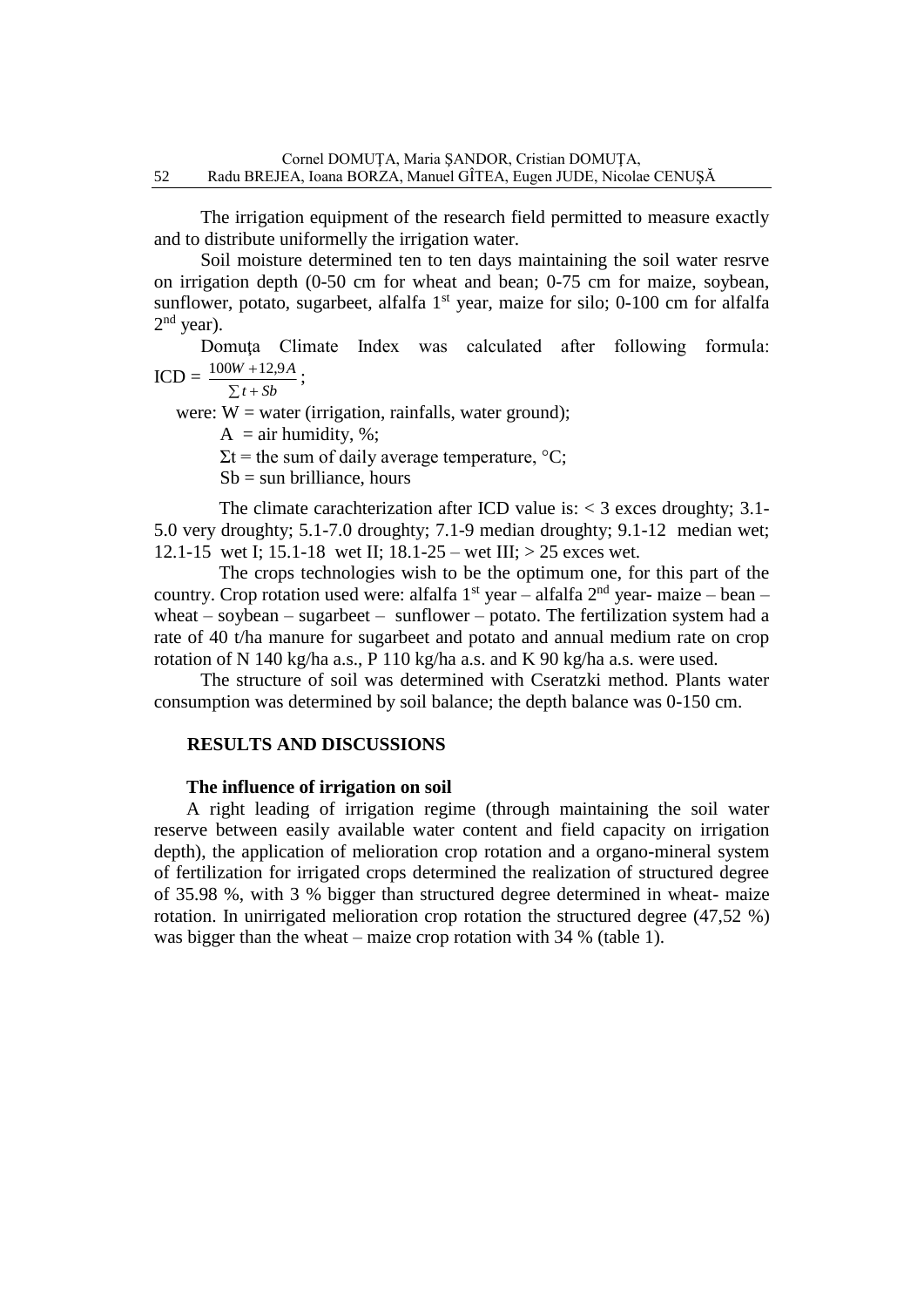| Nr. |               | $\varnothing$ 5 mm |      |       | $\varnothing$ 2 mm |       | $\varnothing$ 1 mm | $Q$ 0.25 mm |      |       |      |
|-----|---------------|--------------------|------|-------|--------------------|-------|--------------------|-------------|------|-------|------|
| crt | Crop rotation | Agreg              | Dif. | Agreg | Dif.               | Agreg | Dif.               | Agreg       | Dif. | Agreg | Dif. |
|     |               | $\%$               | $\%$ | $\%$  | $\%$               | $\%$  | $\%$               | $\%$        | $\%$ | $\%$  | $\%$ |
|     | Wheat-maize   |                    |      |       |                    |       |                    |             |      |       |      |
|     | unirrigated   | 1.93               | 100  | 1.76  | 100                | 2.45  | 100                | 29.12       | 100  | 35.26 | 100  |
| 2   | Melioration   |                    |      |       |                    |       |                    |             |      |       |      |
|     | unirrigated   | 3.93               | 204  | 0.96  | 55                 | 1.96  | 80                 | 40.67       | 139  | 47.52 | 134  |
| 3   | Melioration   |                    |      |       |                    |       |                    |             |      |       |      |
|     | irrigated     | 0.56               | 29   | 0.63  | 36                 | 1.12  | 48                 | 33.42       | 114  | 35.98 | 103  |

**Table 1.** The influence of the melioration crop rotation and irrigation on macrostructure stability of the preluvosoil, Oradea 1976-2014

## **The influence on microclimate**

 The irrigation determined the improve of microclimate conditions. The value of report water/temperature + light (Domuţa Climate Index, ICD) calculated for irrigated maize crop was bigger with 135 % in August, 115 % in July, 49 % in June and 32 % in May. In irrigated maize, the microclimate was characterized "median wet" vs "median droughty" in May, "wet II" vs "median wet" in June, "wet III" vs "median droughty" in July, "wet I" vs "droughty" in August (table 2).

**Table 2** The modifications of the water/temperature + light report (Domuţa Climate Index) under the influence of the irrigation in maize crop, Oradea 1976-2014

| Variant                                           |      |           |       |           | VII  |               | VIII |     |  |
|---------------------------------------------------|------|-----------|-------|-----------|------|---------------|------|-----|--|
|                                                   | ICD  | $\%$      | ICD   | $\%$      | ICD  | $\%$          | ICD  | %   |  |
| Unirrigated                                       | 8.9  | 100       | 10.7  | 100       | 8.6  | $100^{\circ}$ | 6.3  | 100 |  |
| Irrigated                                         | 11.8 | 132       | 15.91 | 149       | 18.5 | 215           | 14.8 | 235 |  |
| Variation interval of<br>$0 - 383$<br>differences |      | $0 - 302$ |       | $0 - 795$ |      | 28-3126       |      |     |  |

#### **The irrigation influence on water consumption**

 The irrigation determined the increase of the values of daily water consumption. In this case the total water consumption had values bigger than total water consumption of unirrigated crops, the differences was registered between 36.6 % (wheat) and 108.4 % (maize for silo double crop).The most important part from total water consumption was covered with rainfalls registered in the period of the vegetation crops. For the assurance of optimum water consumption of these crops (maintaining the water reserve below easily available water content anf field capacity) the irrigation was necessary every year; the participation averages in the covering sources have values between 33.7 % (wheat) and 58.7 % (maize for silo double crop); the maximum values of the variation interval were registered between 61.0 % (maize) and 103.2 % (maize for silo double crop).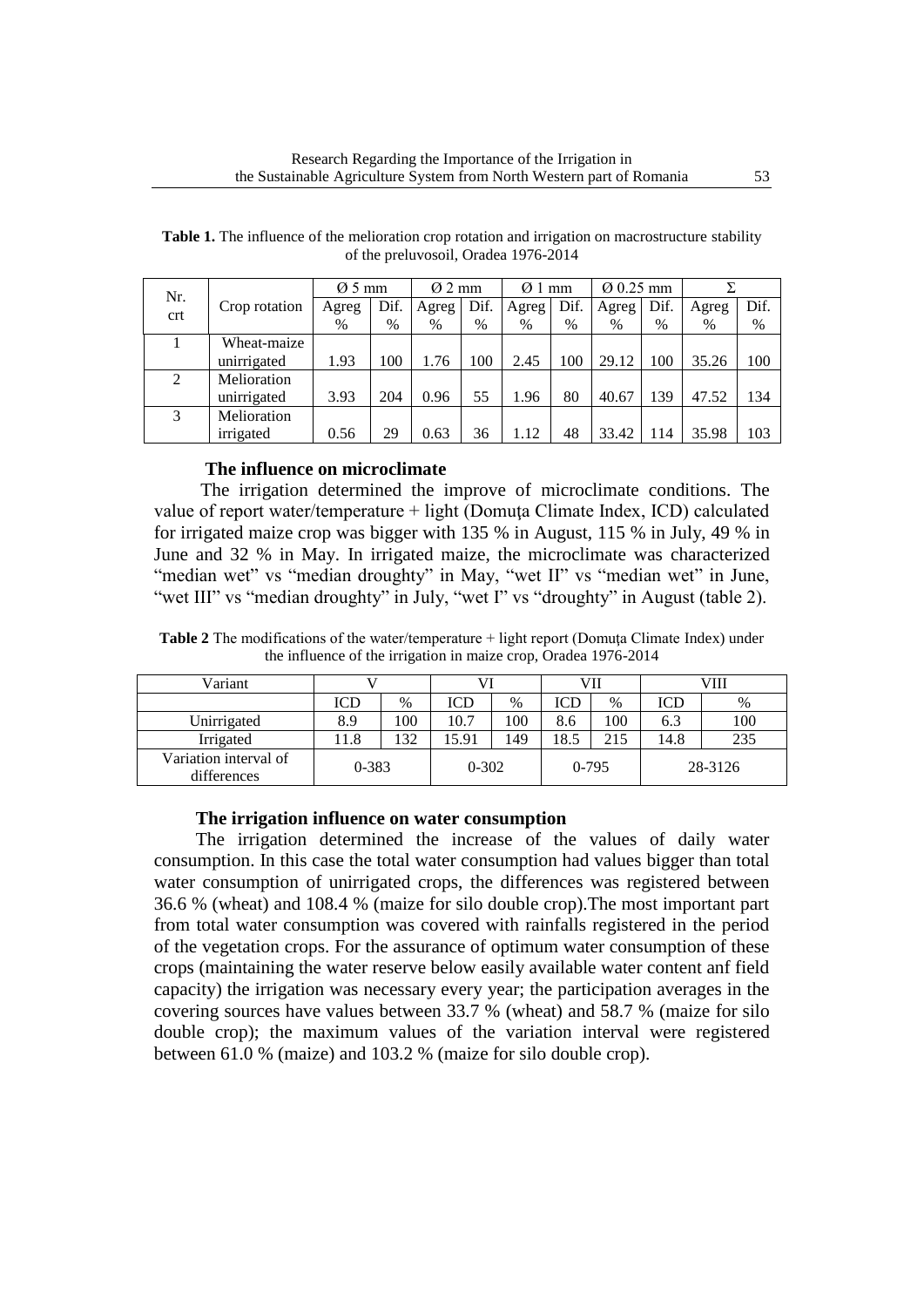## **The irrigation influence on yields level**

 The average of the yields obtained during 1976-2014 in irrigation conditions were bigger than in unirrigated conditions. The relative differences registered had the values between 39 % (wheat) and 127 % (maize for silo double crop).The amplitude of the variation interval for yield differences between two variants was 104 % at sunflower, 116 % at wheat crop, 176 % alfalfa crop  $2<sup>nd</sup>$  year, 218 % sugarbeet crop, 291 % at alfalfa 1<sup>st</sup> year, 353 % soybean, 358 % at potato, 800 % at bean, 806 % maize for corn and 25745 % at maize for silo double crop (table 3).

|                                         |             | Yield level |               |                    |               |  |  |
|-----------------------------------------|-------------|-------------|---------------|--------------------|---------------|--|--|
| Crop                                    | Variant     | Average     |               | Variation interval |               |  |  |
|                                         |             | kg/ha       | $\frac{0}{0}$ | kg/ha              | $\frac{0}{0}$ |  |  |
| 1. Wheat                                | Unirrigated | 4547        | 100           | 2736-7100          | 100           |  |  |
|                                         | Irrigated   | 6343        | 139           | 3993-8300          | 105-221       |  |  |
| 2. Maize                                | Unirrigated | 6608        | 100           | 1510-12600         | 100           |  |  |
|                                         | Irrigated   | 11993       | 181           | 17880-16480        | 107-912       |  |  |
| 3.Soybean                               | Unirrigated | 1836        | 100           | 300-3400           | 100           |  |  |
|                                         | Irrigated   | 3087        | 168           | 1380-4080          | 107-460       |  |  |
| 4.Bean                                  | Unirrigated | 1439        | 100           | 180-2720           | 100           |  |  |
|                                         | Irrigated   | 2170        | 151           | 1321-3770          | 105-905       |  |  |
| 5. Sun flower                           | Unirrigated | 2289        | 100           | 1350-3140          | 100           |  |  |
|                                         | Irrigated   | 3394        | 148           | 1757-4580          | 106-210       |  |  |
| 6. Sugar beet                           | Unirrigated | 39895       | 100           | 18960-80900        | 100           |  |  |
|                                         | Irrigated   | 64453       | 162           | 44850-87800        | 109-327       |  |  |
| 7.Potato                                | Unirrigated | 24137       | 100           | 11500-43700        | 100           |  |  |
|                                         | Irrigated   | 38284       | 159           | 20670-66050        | 106-464       |  |  |
| 8. Alfalfa 1st year                     | Unirrigated | 45472       | 100           | 18500-89800        | 100           |  |  |
|                                         | Irrigated   | 69905       | 154           | 30500-120850       | 113-404       |  |  |
| 9. Alfalfa $2nd$ year                   | Unirrigated | 60953       | 100           | 29500-118590       | 100           |  |  |
|                                         | Irrigated   | 96822       | 159           | 57000-145420       | 119-295       |  |  |
| 10. Maize for silo 2 <sup>nd</sup> crop | Unirrigated | 13890       | 100           | 0-31000            | 100           |  |  |
|                                         | Irrigated   | 31470       | 227           | 10160-44640        | 115-25860     |  |  |

**Table 3.** The level of yields in main crop, in irrigated and unirrigated conditions, Oradea 1976-2014

## **The influence of irrigation on yield stability**

 The quantification of the yield stability was made using the "standard deviation " indicator. In the all crops, the irrigation determined the increase of yield stability, the differences between standard deviations for irrigated and unirrigated conditions was 8.7 % (sunflower) and 50.4 % (maize for silo double crop) (table 4).

## **The influence of irrigation on water use efficiency**

 Excepting the sunflower crop, in all the crops, the irrigation determined the improve of water use efficiency, for  $1 \text{ m}^3$  water consumpted was obtained a bigger quantity of the main yield than unirrigated conditions, the relative differences had medium values between 2 % (wheat) and 25 % (maize for silo double crop), (table 5).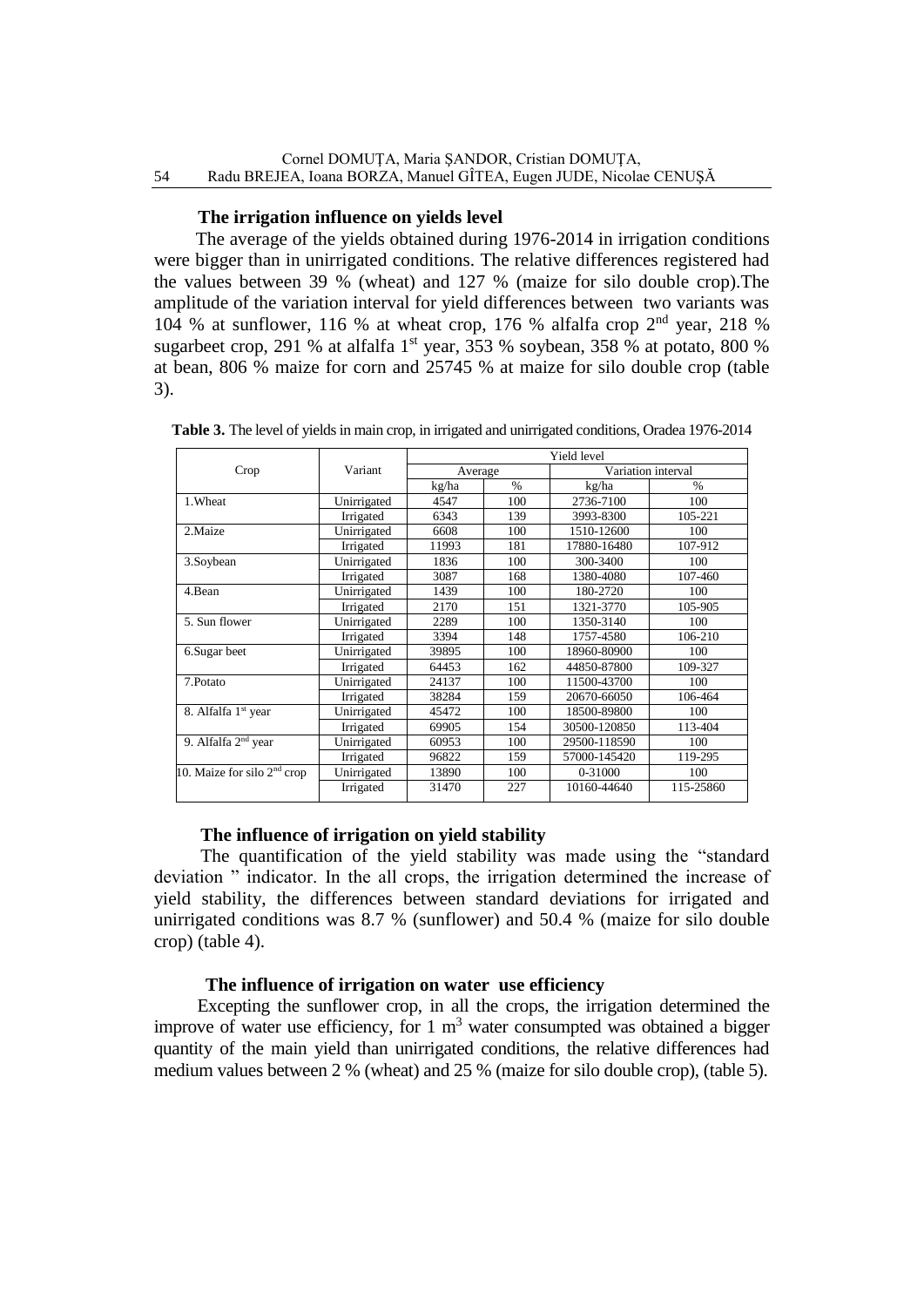|             | Crops for grain           |      |        |      |                              |      |                              |               |                      |      |
|-------------|---------------------------|------|--------|------|------------------------------|------|------------------------------|---------------|----------------------|------|
| Variant     | Wheat                     |      | Maize  |      | Sunflower                    |      | Soybean                      |               | Bean                 |      |
|             | kg/ha                     | $\%$ | kg/ha  | $\%$ | kg/ha                        | $\%$ | kg/ha                        | $\%$          | kg/ha                | $\%$ |
| Unirrigated | 922                       | 100  | 3271   | 100  | 580                          | 100  | 814                          | 100           | 820                  | 100  |
| Irrigated   | 642                       | 69.6 | 1879   | 57.4 | 530                          | 91.3 | 547                          | 67.2          | 680                  | 82.9 |
|             | Crops for stalk and roots |      |        |      |                              |      |                              |               |                      |      |
| Variant     | Sugarbeet                 |      | Potato |      | Alfalfa 1 <sup>st</sup> year |      | Alfalfa 2 <sup>nd</sup> year |               | Maize for silo $2nd$ |      |
|             |                           |      |        |      |                              |      |                              |               |                      | crop |
|             | kg/ha                     | $\%$ | kg/ha  | $\%$ | kg/ha                        | $\%$ | kg/ha                        | $\frac{0}{0}$ | kg/ha                | $\%$ |
| Unirrigated | 9240                      | 100  | 9440   | 100  | 37950                        | 100  | 30160                        | 100           | 9310                 | 100  |
| Irrigated   | 6920                      | 79.9 | 5480   | 58.1 | 33630                        | 88.6 | 25720                        | 85.3          | 4620                 | 49.6 |

**Table 4.** Standard deviation in unirrigated and irrigated crops, Oradea 1976-2014

|  | Table 5 Irrigation influence on water use efficiency, Oradea 1976 - 2014 |  |
|--|--------------------------------------------------------------------------|--|
|  |                                                                          |  |

|             | Crops for grain           |               |                   |      |                              |      |                    |      |                               |               |
|-------------|---------------------------|---------------|-------------------|------|------------------------------|------|--------------------|------|-------------------------------|---------------|
| Variant     | Wheat                     |               | Maize             |      | Sunflower                    |      | Soybean            |      | Bean                          |               |
|             | kg/m <sup>3</sup>         | $\frac{0}{6}$ | kg/m <sup>3</sup> | $\%$ | kg/m <sup>3</sup>            | $\%$ | kg/m <sup>3</sup>  | $\%$ | kg/m <sup>3</sup>             | $\%$          |
| Unirrigated | 1.45                      | 100           | 1.55              | 100  | 0.58                         | 100  | 0.48               | 100  | 0.45                          | 100           |
| Irrigated   | 1.48                      | 102           | 1.93              | 125  | 0.58                         | 100  | 0.53               | 110  | 0.52                          | 115           |
|             | Crops for stalk and roots |               |                   |      |                              |      |                    |      |                               |               |
| Variant     | Sugarbeet                 |               | Potato            |      | Alfalfa 1 <sup>st</sup> year |      | Alfalfa $2nd$ year |      | Maize for silo<br>double crop |               |
|             | kg/m <sup>3</sup>         | $\%$          | kg/m <sup>3</sup> | $\%$ | kg/m <sup>3</sup>            | $\%$ | kg/m <sup>3</sup>  | $\%$ | kg/m <sup>3</sup>             | $\frac{0}{0}$ |
| Unirrigated | 8.64                      | 100           | 6.35              | 100  | 9.71                         | 100  | 11.94              | 100  | 10.08                         | 100           |
| Irrigated   | 9.22                      | 106.7         | 7.23              | 114  | 10.44                        | 108  | 12.42              | 104  | 10.95                         | 109           |

## **Correlations from soil –water- plant- atmosphere system**

Over the years the correlations from soil – water – plant- atmosphere system were quantified for all researched crops (Domuța, 1995, 1997, 1999, 2000, 2003, Domuţa et all, 2000). In this paper were presented the correlations at one of important crop in this area which is maize.

 An inverse links were quantified between number of days with pedological drought, water reserve below easily available water content and yield, respectively water use efficiency and between number of days with water reserve on irrigation depth below wilting point and yield determined an inverse links, statistically very significantt. Between number of days with water reserve below easily available water content and yield gain obtained using the irrigation was quantified a direct link, statistically very significant.

 A direct links, statistically very significant were quantified between microclimate conditions and yield, respectively between water consumption and yield. This correlations sustained the possibility of maize irrigation in this area (table 7).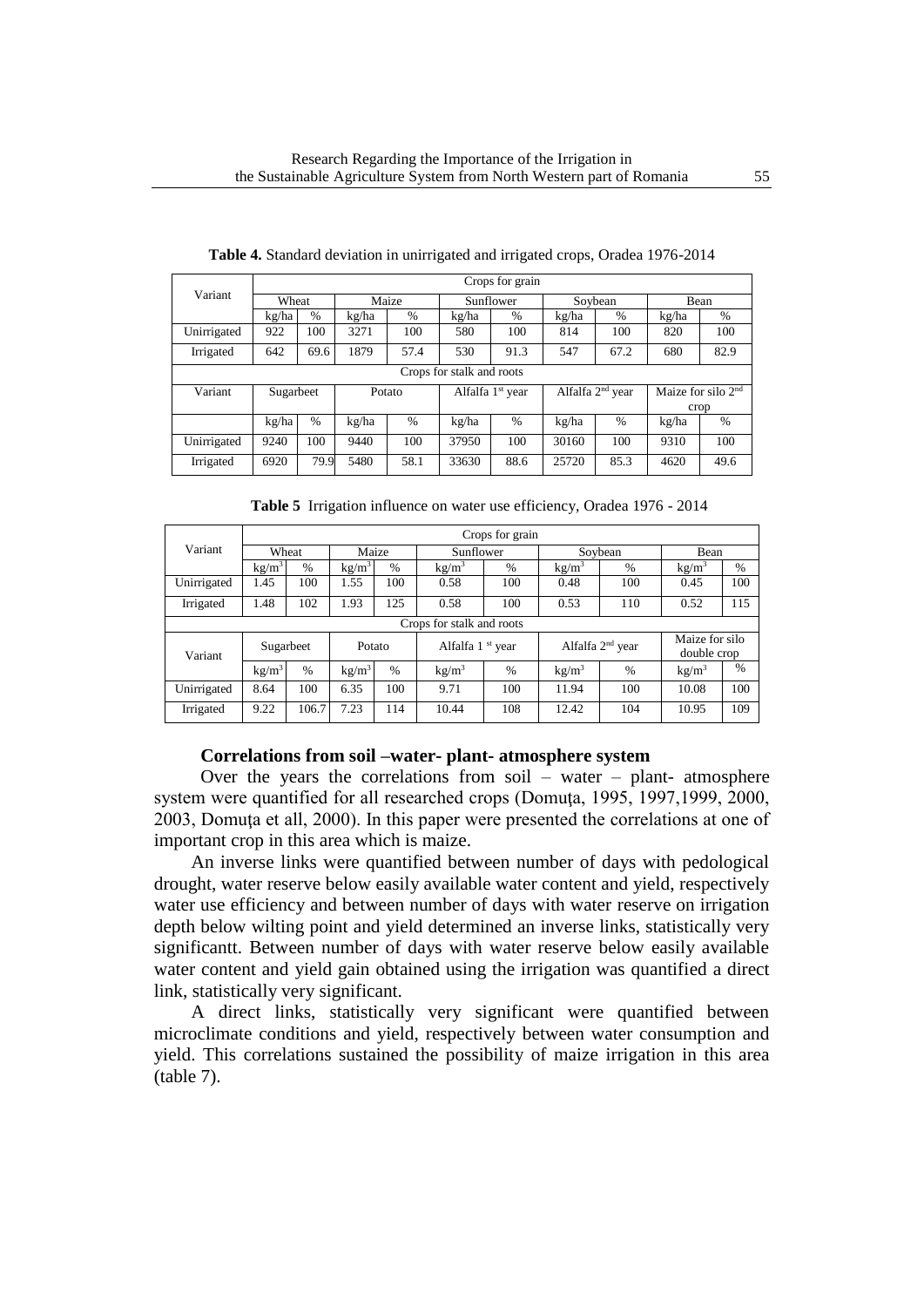| Nr.<br>crt.    | Correlation                                                                                                                                                  | Regression function                                | Correlation coefficient      |  |  |  |  |  |
|----------------|--------------------------------------------------------------------------------------------------------------------------------------------------------------|----------------------------------------------------|------------------------------|--|--|--|--|--|
|                |                                                                                                                                                              | Correlation between soil moisture stress and yield |                              |  |  |  |  |  |
|                | Nr.of days with WR <wp td="" x="" yield<=""><td><math>y = 601,33 \overline{x^{0,9047x}}</math></td><td><math>R = 0.88\degree</math></td></wp>                | $y = 601,33 \overline{x^{0,9047x}}$                | $R = 0.88\degree$            |  |  |  |  |  |
| 2              | Nr. of days with WR <wea td="" x="" yield<=""><td><math>y = 158,88 \overline{e^{-0.0148x}}</math></td><td><math>R = 0,66^{\circ\circ\circ}</math></td></wea> | $y = 158,88 \overline{e^{-0.0148x}}$               | $R = 0,66^{\circ\circ\circ}$ |  |  |  |  |  |
| 3              | Nr. of days with WR <wea td="" wue<="" x=""><td><math>y = 3,5236 e^{-0.0144x}</math></td><td><math>R = 0.62\degree</math></td></wea>                         | $y = 3,5236 e^{-0.0144x}$                          | $R = 0.62\degree$            |  |  |  |  |  |
| $\overline{4}$ | Nr. of days with WR <wea gain<="" td="" xyield=""><td><math>y = 0,0935 x^{\frac{0,0127}{0}}</math></td><td><math>R = 0.78</math> xxx</td></wea>              | $y = 0,0935 x^{\frac{0,0127}{0}}$                  | $R = 0.78$ xxx               |  |  |  |  |  |
|                | Correlation between microclimate and vield                                                                                                                   |                                                    |                              |  |  |  |  |  |

Correlation between microclimate and yield

|                                                    | ICD x yield | $y=-0,2931x^2+13,57x-$ | $R = 0.88$ <sup>xxx</sup> |  |  |  |  |  |
|----------------------------------------------------|-------------|------------------------|---------------------------|--|--|--|--|--|
|                                                    |             | 21.108                 |                           |  |  |  |  |  |
| Correlation between water use efficiency and yield |             |                        |                           |  |  |  |  |  |

| WUE x yield                                                                                         |                           | $R = 0.77^{xxx}$ |
|-----------------------------------------------------------------------------------------------------|---------------------------|------------------|
|                                                                                                     | $0.0004x^2+0.6312x128.48$ |                  |
| $WR = water$ recepy on 0.75 cm denth: $WP =$ wilting point: $WRA =$ easily available water content: |                           |                  |

 $t$ ing point;  $WEA =$  easily available water content; WUE = water use efficiency;  $kg/m^3$ ; ICD = Domuța Climate Index.

## **CONCLUSIONS**

 The paper is based on the researches carried out during 1976-2014 in Oradea, in a long term trial at ten different crops.

 The presence of irrigation in the components of sustainable agriculture is sustained by following arguments:

- The evolution of soil structure. In the conditions when was used alfalfa as ameliorativ crop rotation, and the fertilization system includes manure the structured degree (35.98 %) was maintaining to the level of the structure degree from crop rotation wheat- maize unirrigated (35.26 %);
- The droughty microclimate of unirrigated crops and the positive influence of the irrigation on water/ temperature  $+$  light report (Domuta climate index), the differences obtained in maize crop arriving at 3126 % in August;
- The improve of the crops water consumption; the differences in comparison with unirrigated crops were between 36.6 % (wheat) and 108,4 % (maize for silo double crop). The optimum water consumption can be assured using the irrigation only. This participation in the covering sources was between 33.2 % (sunflower ) and 58.7 % (maize for silo double crop).